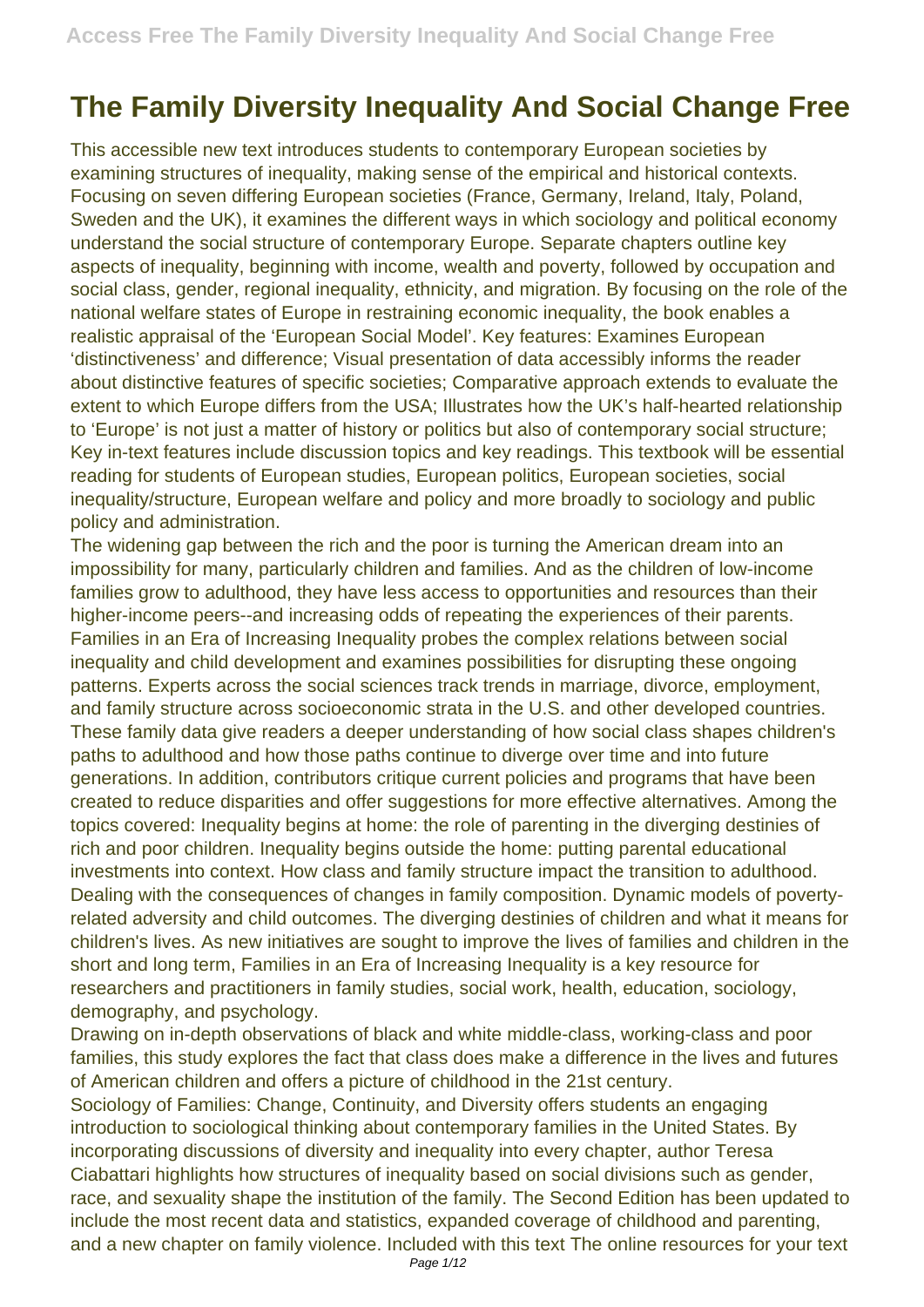are available via the password-protected Instructor Resource Site. Learn more. "Philip Cohen's The Family is an accessible, data-driven introduction to contemporary sociological thinking on families. Drawing on his expertise as a sociologist, demographer, and a teacher, Cohen uses data to elucidate key trends in family life and to show how the story of today's families is a story of diversity, inequality, and social change. In the Third Edition, Cohen has strengthened the book's coverage of same-sex relationships and revamped the treatment of gender identity, highlighting the most current research and data throughout the text. Innovative pedagogy, including a revised InQuizitive course and more robust in-text workshops, get students thinking sociologically about their own families and relationships"--Introduction to Sociology 2e adheres to the scope and sequence of a typical, one-semester introductory sociology course. It offers comprehensive coverage of core concepts, foundational scholars, and emerging theories, which are supported by a wealth of engaging learning materials. The textbook presents detailed section reviews with rich questions, discussions that help students apply their knowledge, and features that draw learners into the discipline in meaningful ways. The second edition retains the book's conceptual organization, aligning to most courses, and has been significantly updated to reflect the latest research and provide examples most relevant to today's students. In order to help instructors transition to the revised version, the 2e changes are described within the preface. The images in this textbook are grayscale. Authors include: Heather Griffiths, Nathan Keirns, Eric Strayer, Susan Cody-Rydzewski, Gail Scaramuzzo, Tommy Sadler, Sally Vyain, Jeff Bry, Faye Jones This book focuses on the impact of economic systems and social class on the organization of family life. Since the most vital function of the family is the survival of its members, the author give primacy to the economic system in structuring the broad parameters of family life. She explains how the economy shapes the prospects families have for earning a decent living by determining the location, nature, and pay associated with work.

The United States is more diverse than ever before. Increased immigration has added to a vibrant cultural fabric, and women and minorities have made significant strides in overcoming overt discrimination. At the same time, economic inequality has increased significantly in recent decades, and the Great Recession substantially weakened the economic standing not only of the poor but also of the middle class. Diversity and Disparities, edited by sociologist John Logan, assembles impressive new studies that interpret the social and economic changes in the United States over the last decade. The authors, leading social scientists from many disciplines, analyze changes in the labor market, family structure, immigration, and race. They find that while America has grown more diverse, the opportunities available to disadvantaged groups have become more unequal. Drawing on detailed data from the decennial census, the American Community Survey, and other sources, the authors chart the growing diversity and the deepening disparities among different groups in the United States Harry J. Holzer and Marek Hlavac document that although the economy always rises and falls over the business cycle, the Great Recession of 2007–2009 was a catastrophic event that saw record levels of unemployment, especially among less-educated workers, young people, and minorities. Emily Rosenbaum shows how the Great Recession amplified disparities in access to home ownership, and demonstrates that young adults, especially African Americans, are falling behind previous cohorts not only in home ownership and wealth but even in starting their own families and households. Sean F. Reardon and Kendra Bischoff explore the rise of class segregation as higher-income Americans are moving away from others into separate and privileged neighborhoods and communities. Immigration has also seen class polarization, with an increase in both highly skilled workers and undocumented immigrants. As Frank D. Bean and his colleagues show, the lack of a path to legal status for undocumented immigrants inhibits the educational and economic opportunities for their children and grandchildren. Barrett Lee and colleagues demonstrate that the nation and most cities and towns are becoming more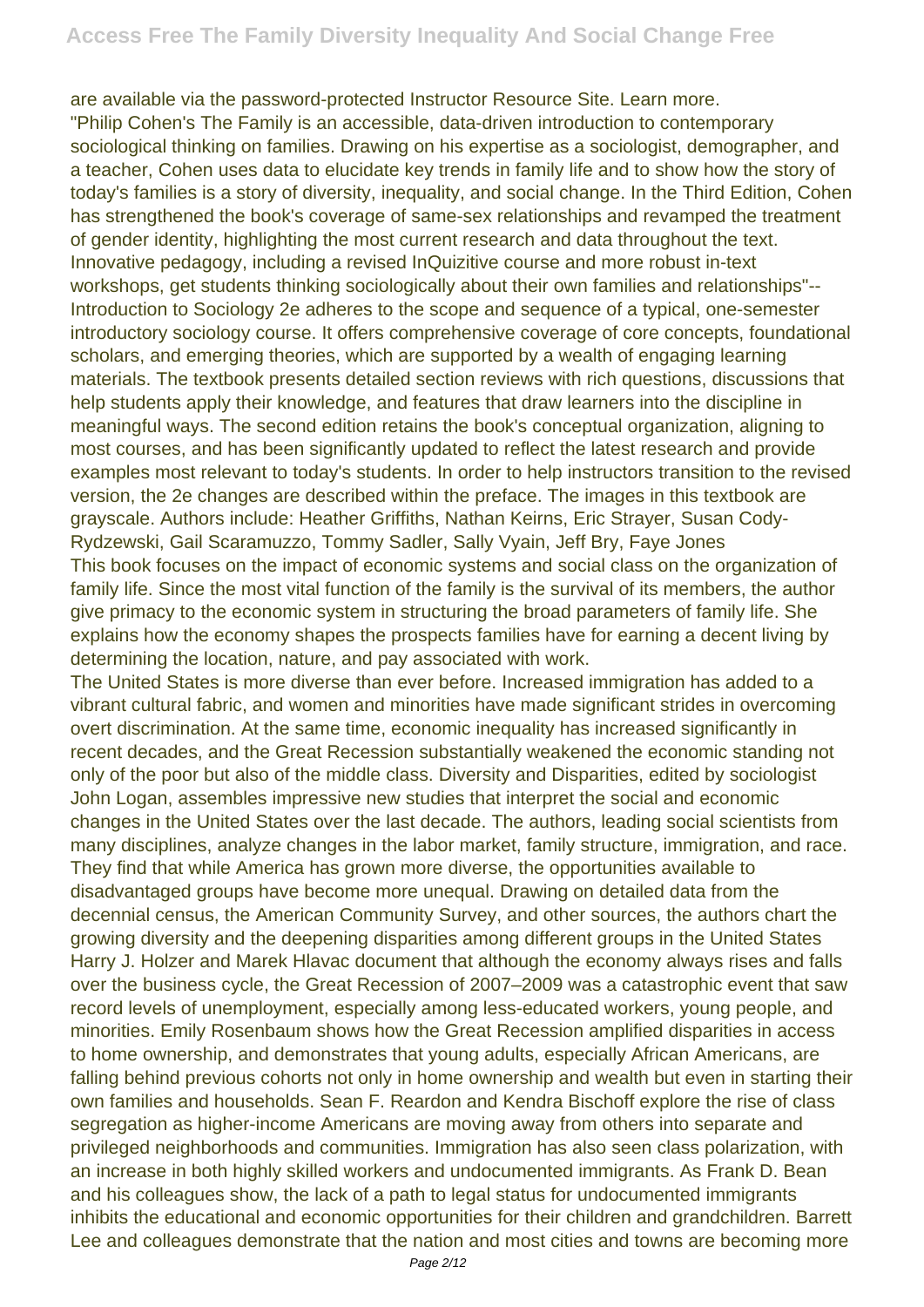diverse by race and ethnicity. However, while black-white segregation is slowly falling, Hispanics and Asians remain as segregated today as they were in 1980. Diversity and Disparities raises concerns about the extent of socioeconomic immobility in the United States today. This volume provides valuable information for policymakers, journalists, and researchers seeking to understand the current state of the nation.

The United States will enter the twenty-first century with an increasingly diverse, unequal, and divided population. Longstanding tensions persist between ethnic groups, rich and poor, and immigrants and the native-born. New sources of strain involve sexual and gender minorities, those who possess alternate family forms, and white and nonwhite immigrants, as well as the widening gulf between rich and poor Americans. A Nation Divided offers a fresh approach to these controversial issues. In this volume, leading social scientists explore the potentially explosive combination of diversity and inequality. Using the latest theory and research, the authors show how different groups become socially and economically unequal and how such patterns of "durable inequality" affect national stability. They also discuss strategies for reducing durable inequality and creating social harmony. Their contributions address the changing demography of diversity and inequality and the interplay of diversity, inequality, and community in educational institutions, the military, the family, popular culture, and religion. Winner, 2019 William J. Goode Book Award, given by the Family Section of the American Sociological Association Finalist, 2019 C. Wright Mills Award, given by the Society for the Study of Social Problems Riveting stories of how affluent, white children learn about race American kids are living in a world of ongoing public debates about race, daily displays of racial injustice, and for some, an increased awareness surrounding diversity and inclusion. In this heated context, sociologist Margaret A. Hagerman zeroes in on affluent, white kids to observe how they make sense of privilege, unequal educational opportunities, and police violence. In fascinating detail, Hagerman considers the role that they and their families play in the reproduction of racism and racial inequality in America. White Kids, based on two years of research involving in-depth interviews with white kids and their families, is a clear-eyed and sometimes shocking account of how white kids learn about race. In doing so, this book explores questions such as, "How do white kids learn about race when they grow up in families that do not talk openly about race or acknowledge its impact?" and "What about children growing up in families with parents who consider themselves to be 'anti-racist'?" Featuring the actual voices of young, affluent white kids and what they think about race, racism, inequality, and privilege, White Kids illuminates how white racial socialization is much more dynamic, complex, and varied than previously recognized. It is a process that stretches beyond white parents' explicit conversations with their white children and includes not only the choices parents make about neighborhoods, schools, peer groups, extracurricular activities, and media, but also the choices made by the kids themselves. By interviewing kids who are growing up in different racial contexts—from racially segregated to meaningfully integrated and from politically progressive to conservative—this important book documents key differences in the outcomes of white racial socialization across families. And by observing families in their everyday lives, this book explores the extent to which white families, even those with anti-racist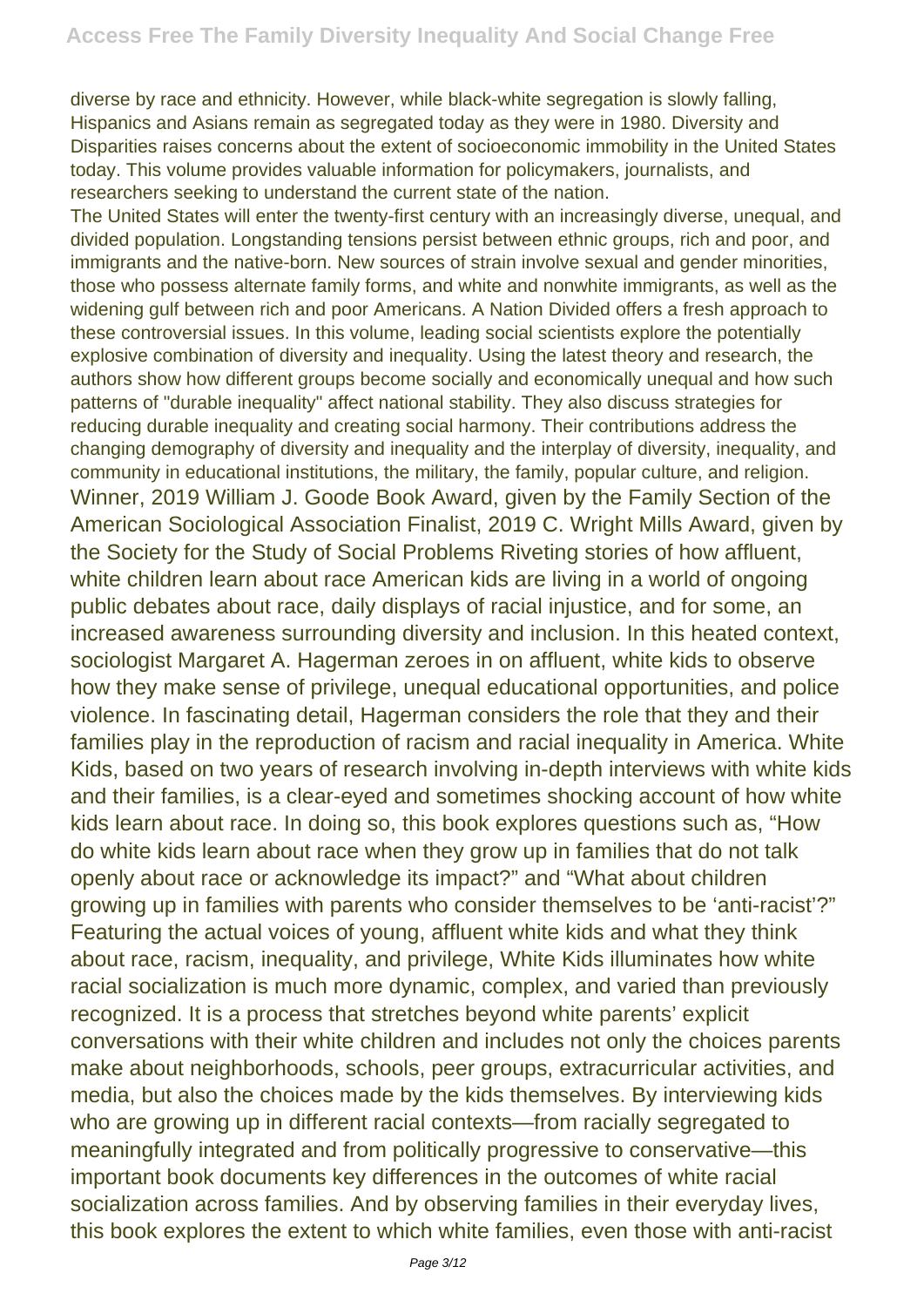intentions, reproduce and reinforce the forms of inequality they say they reject. These essays include writings from Cornel West, Michael Omi, Audre Lorde, Gloria Anzaldua and Michelle Fine. The essays address the multiplicity and scope of oppressions ranging from ableism to racism and other less-well known social aberrations.

Doyal brings together findings from a wide range of empirical studies spanning the social sciences to explore experiences of HIV positive people across the world. This will illustrate how the disease is physically manifested and psychologically internalised by individuals in diverse ways depending on the biological, social, cultural and economic circumstances in which they find themselves. A proper understanding of these commonalities and differences will be essential if future strategies are to be effective in mitigating the effects of HIV and AIDS.

Current understandings of ageing and diversity are impoverished in three main ways. Firstly, with regards to thinking about what inequalities operate in later life there has been an excessive preoccupation with economic resources. On the other hand, less attention has been paid to cultural norms and values, other resources, wider social processes, political participation and community engagement. Secondly, in terms of thinking about the 'who' of inequality, this has so far been limited to a very narrow range of minority populations. Finally, when considering the 'how' of inequality, social gerontology's theoretical analyses remain under-developed. The overall effect of these issues is that social gerontology remains deeply embedded in normative assumptions which serve to exclude a wide range of older people. Ageing, Diversity and Equality aims to challenge and provoke the above described normativity and offer an alternative approach which highlights the heterogeneity and diversity of ageing, associated inequalities and their intersections. The Open Access version of this book, available at https://www.taylorfrancis.com/books/9781351851329, has been made available under a Creative Commons Attribution-Non Commercial-No Derivatives 4.0 licence.

This book is a powerful portrayal of class inequalities in the United States. It contains insightful analysis of the processes through which inequality is reproduced, and it frankly engages with methodological and analytic dilemmas usually glossed over in academic texts.

It is common knowledge that, in rich societies, the poor have worse health and suffer more from almost every social problem. This book explains why inequality is the most serious problem societies face today.

With the goal of building more inclusive working, learning, and living environments in higher education, this book seeks to reframe understandings of forms of everyday exclusion that affect members of nondominant groups on predominantly white college campuses. The book contextualizes the need for a more robust analysis of persistent patterns of campus inequality by addressing key trends that have reshaped the landscape for diversity, including rapid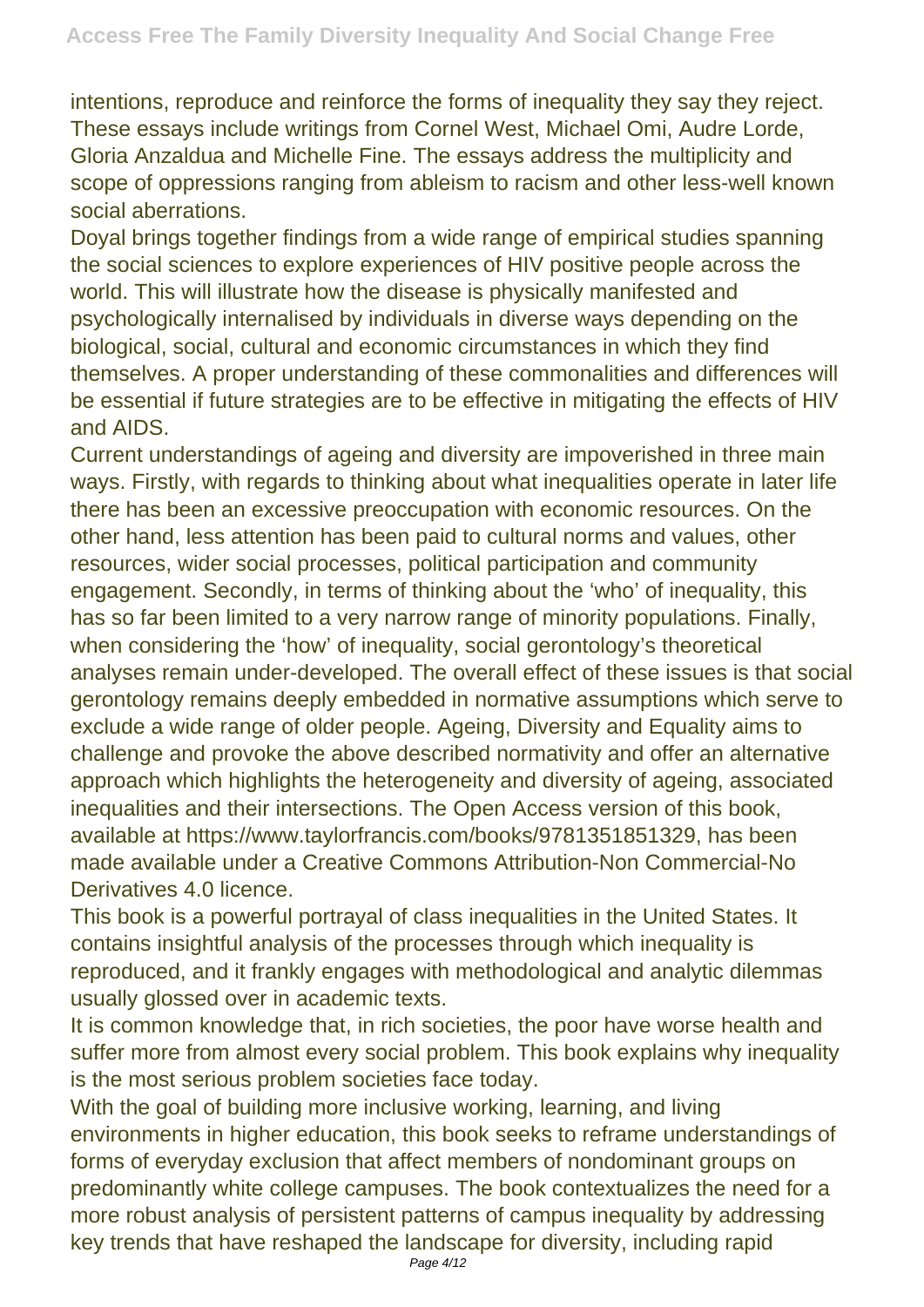demographic change, reduced public spending on higher education, and a polarized political climate. Specifically, it offers a critique of contemporary analytical ideas such as micro-aggressions and implicit and unconscious bias and underscores the impact of consequential discriminatory events (or macroaggressions) and racial and gender-based inequalities (macro-inequities) on members of nondominant groups. The authors draw extensively upon interview studies and qualitative research findings to illustrate the reproduction of social inequality through behavioral and process-based outcomes in the higher education environment. They identify a more powerful systemic framework and conceptual vocabulary that can be used for meaningful change. In addition, the book highlights coping and resistance strategies that have regularly enabled members of nondominant groups to address, deflect, and counteract everyday forms of exclusion. The book offers concrete approaches, concepts, and tools that will enable higher education leaders to identify, address, and counteract persistent structural and behavioral barriers to inclusion. As such, it shares a series of practical recommendations that will assist presidents, provosts, executive officers, boards of trustees, faculty, administrators, diversity officers, human resource leaders, diversity taskforces, and researchers as they seek to implement comprehensive strategies that result in sustained diversity change. An insightful map of the landscape of social meals, Eating Together: Food, Friendship, and Inequality argues that the ways in which Americans eat together play a central role in social life in the United States. Delving into a wide range of research, Alice P. Julier analyzes etiquette and entertaining books from the past century and conducts interviews and observations of dozens of hosts and guests at dinner parties, potlucks, and buffets. She finds that when people invite friends, neighbors, or family members to share meals within their households, social inequalities involving race, economics, and gender reveal themselves in interesting ways: relationships are defined, boundaries of intimacy or distance are set, and people find themselves either excluded or included. For decades, social scientists have assumed that "fictive kinship" is a phenomenon associated only with marginal peoples and people of color in the United States. In this innovative book, Nelson reveals the frequency, texture and dynamics of relationships which are felt to be "like family" among the white middle-class. Drawing on extensive, in-depth interviews, Nelson describes the quandaries and contradictions, delight and anxiety, benefits and costs, choice and obligation in these relationships. She shows the ways these fictive kinships are similar to one another as well as the ways they vary—whether around age or generation, co-residence, or the possibility of becoming "real" families. Moreover she shows that different parties to the same relationship understand them in some similar – and some very different – ways. Theoretically rich and beautifully written, the book is accessible to the general public while breaking new ground for scholars in the field of family studies.

In the United States, some populations suffer from far greater disparities in health than others.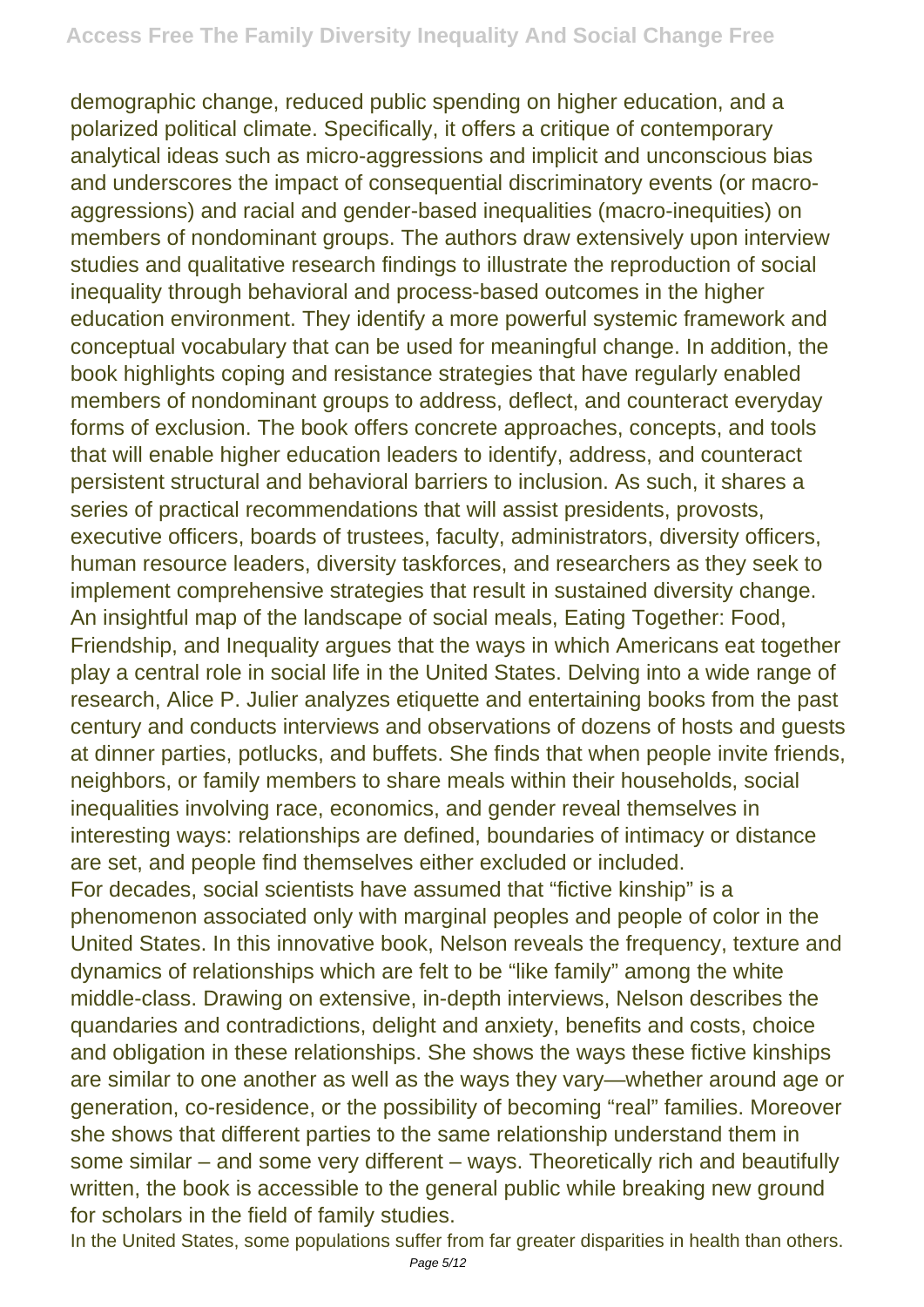Those disparities are caused not only by fundamental differences in health status across segments of the population, but also because of inequities in factors that impact health status, so-called determinants of health. Only part of an individual's health status depends on his or her behavior and choice; community-wide problems like poverty, unemployment, poor education, inadequate housing, poor public transportation, interpersonal violence, and decaying neighborhoods also contribute to health inequities, as well as the historic and ongoing interplay of structures, policies, and norms that shape lives. When these factors are not optimal in a community, it does not mean they are intractable: such inequities can be mitigated by social policies that can shape health in powerful ways. Communities in Action: Pathways to Health Equity seeks to delineate the causes of and the solutions to health inequities in the United States. This report focuses on what communities can do to promote health equity, what actions are needed by the many and varied stakeholders that are part of communities or support them, as well as the root causes and structural barriers that need to be overcome.

Two generations ago, young men and women with only a high-school degree would have entered the plentiful industrial occupations which then sustained the middle-class ideal of a male-breadwinner family. Such jobs have all but vanished over the past forty years, and in their absence ever-growing numbers of young adults now hold precarious, low-paid jobs with few fringe benefits. Facing such insecure economic prospects, less-educated young adults are increasingly forgoing marriage and are having children within unstable cohabiting relationships. This has created a large marriage gap between them and their more affluent, college-educated peers. In Labor's Love Lost, noted sociologist Andrew Cherlin offers a new historical assessment of the rise and fall of working-class families in America, demonstrating how momentous social and economic transformations have contributed to the collapse of this oncestable social class and what this seismic cultural shift means for the nation's future. Drawing from more than a hundred years of census data, Cherlin documents how today's marriage gap mirrors that of the Gilded Age of the late-nineteenth century, a time of high inequality much like our own. Cherlin demonstrates that the widespread prosperity of working-class families in the mid-twentieth century, when both income inequality and the marriage gap were low, is the true outlier in the history of the American family. In fact, changes in the economy, culture, and family formation in recent decades have been so great that Cherlin suggests that the workingclass family pattern has largely disappeared. Labor's Love Lost shows that the primary problem of the fall of the working-class family from its mid-twentieth century peak is not that the male-breadwinner family has declined, but that nothing stable has replaced it. The breakdown of a stable family structure has serious consequences for low-income families, particularly for children, many of whom underperform in school, thereby reducing their future employment prospects and perpetuating an intergenerational cycle of economic disadvantage. To address this disparity, Cherlin recommends policies to foster educational opportunities for children and adolescents from disadvantaged families. He also stresses the need for labor market interventions, such as subsidizing low wages through tax credits and raising the minimum wage. Labor's Love Lost provides a compelling analysis of the historical dynamics and ramifications of the growing number of young adults disconnected from steady, decent-paying jobs and from marriage. Cherlin's investigation of today's "would-be working class" shines a much-needed spotlight on the struggling middle of our society in today's new Gilded Age. In these provocative, powerful essays acclaimed writer/journalist Jeff Chang (Can't Stop Won't Stop, Who We Be) takes an incisive and wide-ranging look at the recent tragedies and widespread protests that have shaken the country. Through deep reporting with key activists and thinkers, passionately personal writing, and distinguished cultural criticism, We Gon' Be Alright links #BlackLivesMatter to #OscarsSoWhite, Ferguson to Washington D.C., the Great Migration to resurgent nativism. Chang explores the rise and fall of the idea of "diversity," the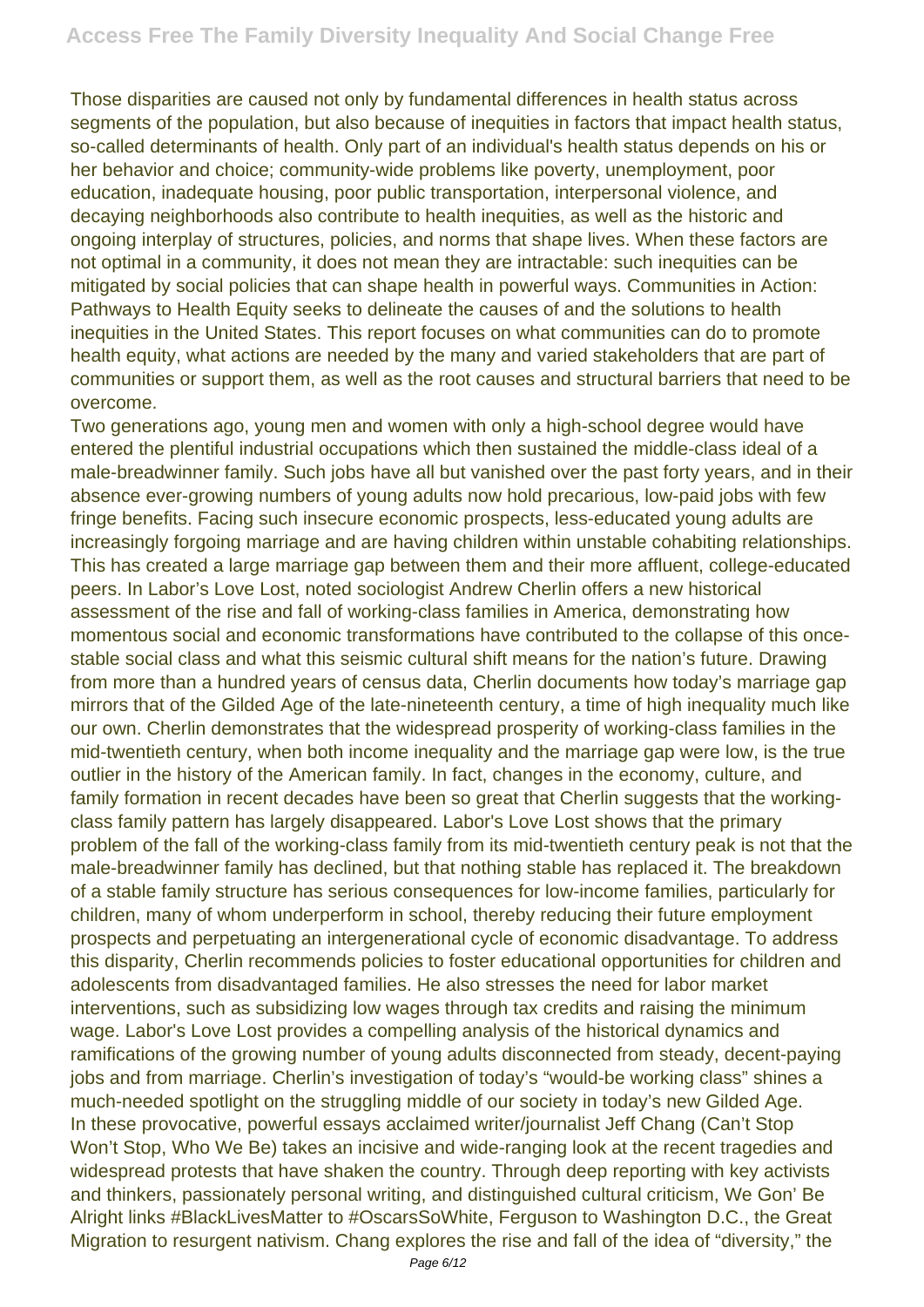roots of student protest, changing ideas about Asian Americanness, and the impact of a century of racial separation in housing. He argues that resegregation is the unexamined condition of our time, the undoing of which is key to moving the nation forward to racial justice and cultural equity.

As a major, public flagship university in the American South, so-called "Diversity University" has struggled to define its commitments to diversity and inclusion, and to put those commitments into practice. In Diversity Regimes, sociologist James M. Thomas draws on more than two years of ethnographic fieldwork at DU to illustrate the conflicts and contingencies between a core set of actors at DU over what diversity is and how it should be accomplished. Thomas's analysis of this dynamic process uncovers what he calls "diversity regimes": a complex combination of meanings, practices, and actions that work to institutionalize commitments to diversity, but in doing so obscure, entrench, and even magnify existing racial inequalities. Thomas's concept of diversity regimes, and his focus on how they are organized and unfold in real time, provides new insights into the social organization of multicultural principles and practices.

The work-family conflict that mothers experience today is a national crisis. Women struggle to balance breadwinning with the bulk of parenting, and social policies aren't helping. Of all Western industrialized countries, the United States ranks dead last for supportive work-family policies. Can American women look to Europe for solutions? Making Motherhood Work draws on interviews that Caitlyn Collins conducted over five years with 135 middle-class working mothers in Sweden, Germany, Italy, and the United States. She explores how women navigate work and family given the different policy supports available in each country. Taking readers into women's homes, neighborhoods, and workplaces, Collins shows that mothers' expectations depend on context and that policies alone cannot solve women's struggles. With women held to unrealistic standards, the best solutions demand that we redefine motherhood, work, and family.

A fresh collection of original essays by leading scholars that explores how families operate in everyday life.

The deliberate devaluation of Blacks and their communities has had very real, far-reaching, and negative economic and social effects. An enduring white supremacist myth claims brutal conditions in Black communities are mainly the result of Black people's collective choices and moral failings. "That's just how they are" or "there's really no excuse": we've all heard those not so subtle digs. But there is nothing wrong with Black people that ending racism can't solve. We haven't known how much the country will gain by properly valuing homes and businesses, family structures, voters, and school districts in Black neighborhoods. And we need to know. Noted educator, journalist, and scholar Andre Perry takes readers on a tour of six Blackmajority cities whose assets and strengths are undervalued. Perry begins in his hometown of Wilkinsburg, a small city east of Pittsburgh that, unlike its much larger neighbor, is struggling and failing to attract new jobs and industry. Bringing his own personal story of growing up in Black-majority Wilkinsburg, Perry also spotlights five others where he has deep connections: Detroit, Birmingham, New Orleans, Atlanta, and Washington, D.C. He provides an intimate look at the assets that should be of greater value to residents—and that can be if they demand it. Perry provides a new means of determining the value of Black communities. Rejecting policies shaped by flawed perspectives of the past and present, it gives fresh insights on the historical effects of racism and provides a new value paradigm to limit them in the future. Know Your Price demonstrates the worth of Black people's intrinsic personal strengths, real property, and traditional institutions. These assets are a means of empowerment and, as Perry argues in this provocative and very personal book, are what we need to know and understand to build Black prosperity.

Understanding the young adults who came of age during the rise of China's economic and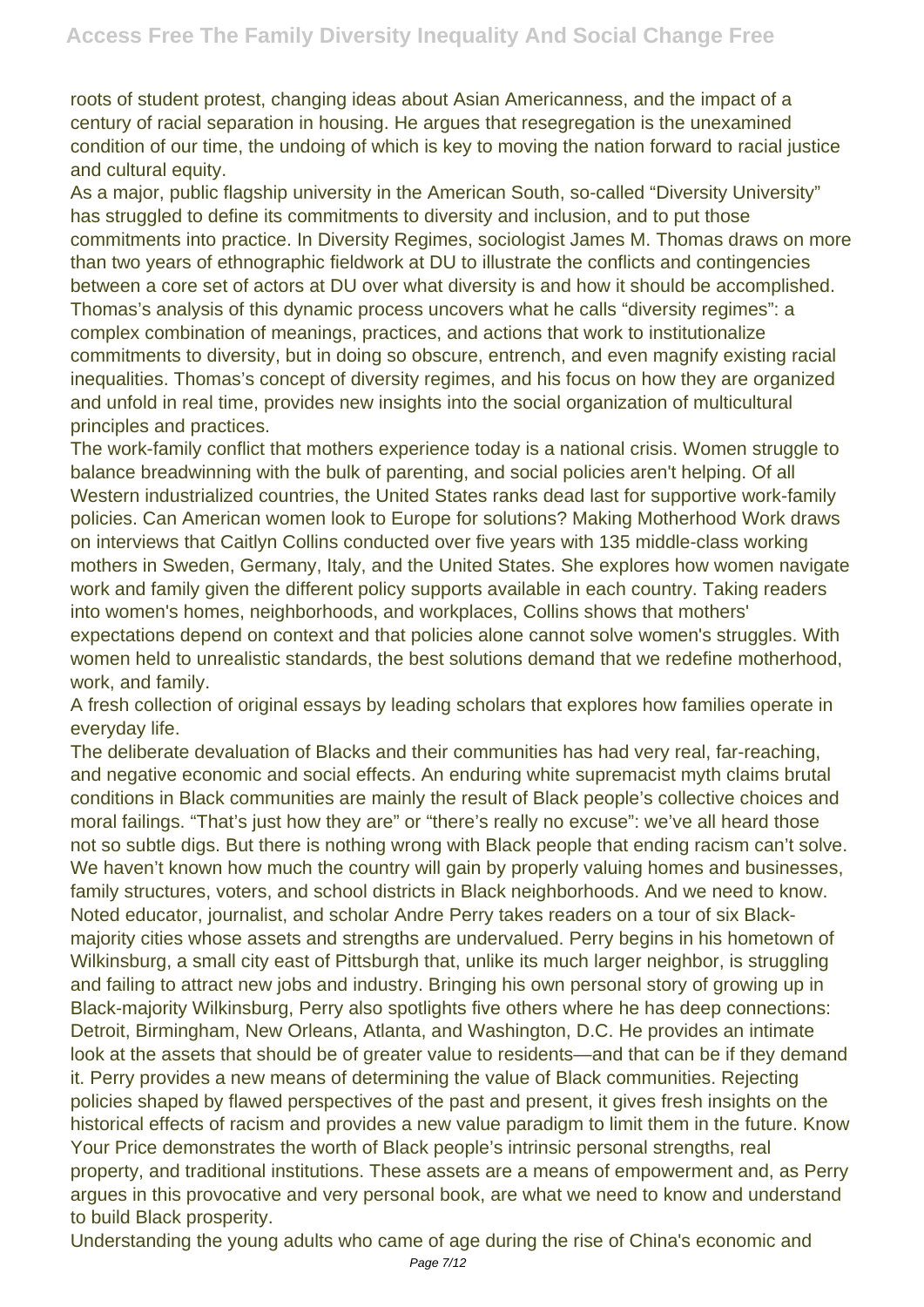global power This book by a prominent Chinese sociologist explores how China's youth will influence the country's future. Focusing on millennials--those born between the early 1980s and the mid-1990s--the book examines the status, lifestyles, attitudes, values, and behaviors of this key segment of the country's population. Li Chunling's study presents a native Chinese perspective on the increasingly diverse generation that at some point will assume leadership of the country. Among the key questions addressed in the book are: How do Chinese millennials differ both from preceding generations in China and from their counterparts around the world? How can current and future relations between Chinese millennials and the Chinese government be assessed? And, what are the factors or fault lines that have shaped the intragenerational differences among China's young people? Members of this age cohort are extraordinary, and in some respects unique, in contemporary China. Their ascent has accompanied five historic and far-reaching developments. These include China's rapid economic rise, the adoption of the one-child-per-family policy, the largest domestic rural-tourban migration in Chinese history, the opening of extensive educational opportunities abroad, and the arrival of the digital era. Young Chinese citizens have developed a comprehensive understanding of the world much faster than previous generations; millennials see themselves not as extensions of the past, but rather as the innovators of the country's future. Through expansive and in-depth empirical research on Chinese millennials and younger age cohorts (people in their late teens and early 20s), Dr. Li's book illustrates how China's younger adults reflect the growing diversity and persistent inequality in society. The book also explores how their distinct characteristics and views will shape the country's trajectory. For the outside world, developing a better understanding of this unique generation is an urgent task, given that China now has more influence on the global economy and regional security than at any other point in modern history.

An eye-opening exploration of how socials statuses intersect to shape our identities and produce inequalities. In this fully edited and streamlined Race, Gender, Sexuality, and Social Class: Dimensions of Inequality and Identity, Second Edition, Susan Ferguson has carefully selected readings that open readers' eyes to the ways that social statuses shape our experiences and impact our life chances. The anthology represents many of the leading voices in the field and reflects the many approaches used by scholars and researchers to understand this important and evolving subject. The anthology is organized around broad topics (Identity, Power and Privilege, Social Institutions, etc.), rather than categories of difference (Race, Gender, Class, Sexuality) to underscore this fundamental insight: race, class, gender, and sexuality do not exist in isolation; they often intersect with one another to produce social inequalities and form the bases of our identities in society. Nine readings are new to this edition: Michael Polgar—on Jewish assimilation and culture in the U.S. Katherine Franke—on the 1940 Supreme Court case, Suneri v. Cassagne, concerning racial identity Carla Pfeffer—on transgender identity Michelle Alexander—on the New Jim Crow Richard Lachmann—on the decline of the U.S. as an economic and political power Abby Ferber—on privilege and "oppression blindness" Amada Hess—Why Women Aren't Welcome on the Internet Iris Marion Young—Five Faces of Oppression Ellis Cose—Rage of the Privileged "The choice of readings in Race, Gender, Sexuality, and Social Class: Dimensions of Inequality and Identity is better than my current text in terms of inequality and steps of closing the gaps." – Dr. Deden Rukmana, Savannah State University "I really like how Race, Gender, Sexuality, and Social Class: Dimensions of Inequality and Identity deals with underlying concepts rather than difference by x, y, or z." – Ana Villalobos, Brandeis University

"Michaels has written a bracing polemic that should quicken the debate over what diversity really means, or should mean, in academia and beyond."—The New York Review of Books If there's one thing Americans agree on, it's the value of diversity. Our corporations vie for slots in the Diversity Top 50, our universities brag about minority recruiting, and every month is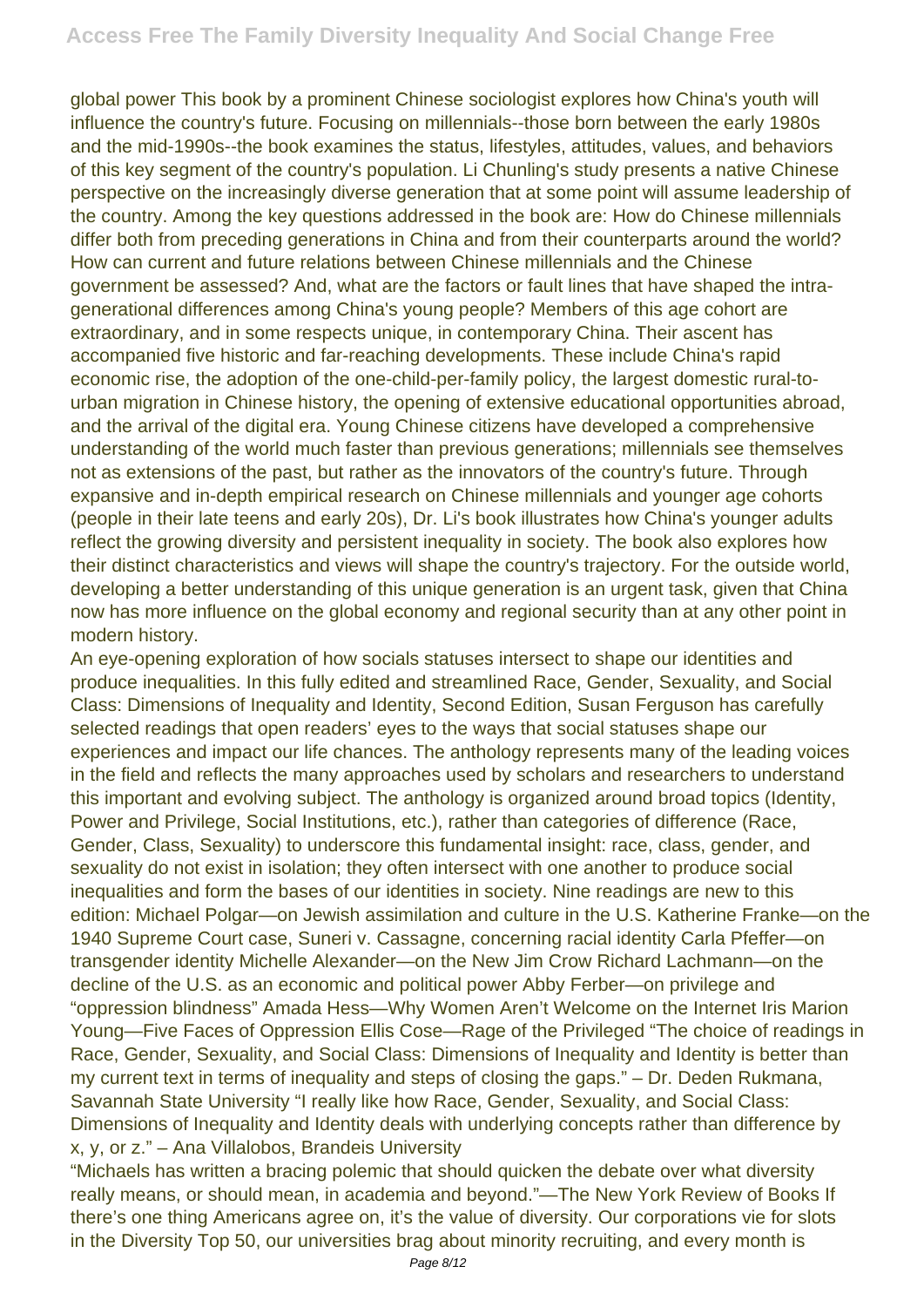Somebody's History Month. But in this "eloquent" (Chicago Tribune) and "captivating" (Los Angeles Times) book, Walter Benn Michaels argues that our enthusiastic celebration of "difference" masks our neglect of America's vast and growing economic divide. When it was first published in 2006, The Trouble with Diversity provoked a firestorm of praise and condemnation—not only hailed as "genius" (The Economist), "cogent" (The New Yorker), and "impossible to disagree with" (The Washington Post) it was excoriated as a "wildly implausible" product of "the 'shock and awe' school of political argument" (Slate) and "Seething, misplaced, amnesiac resentment" (The Nation). Now, a decade later, Michaels offers a new afterword on how our regime of equal-opportunity exploitation has only intensified. Magnificently iconoclastic, he demonstrates that commitments to diversity fail to offer a premise for social justice and in fact legitimize the economic forces that drive inequality rather than offering a resistance or even a critique. Most importantly, he makes the case that we should pay less attention to the illusory distinction of culture, and more attention to the real discrepancies of class and wealth.

"Everyone concerned about the toxic effects of inequality must read this book."--Robert B. Reich "This is one of the most thought-provoking books I have read on economic inequality in the US."--William Julius Wilson Since the Great Recession, most Americans' standard of living has stagnated or declined. Economic inequality is at historic highs. But inequality's impact differs by race; African Americans' net wealth is just a tenth that of white Americans, and over recent decades, white families have accumulated wealth at three times the rate of black families. In our increasingly diverse nation, sociologist Thomas M. Shapiro argues, wealth disparities must be understood in tandem with racial inequities--a dangerous combination he terms "toxic inequality." In Toxic Inequality, Shapiro reveals how these forces combine to trap families in place. Following nearly two hundred families of different races and income levels over a period of twelve years, Shapiro's research vividly documents the recession's toll on parents and children, the ways families use assets to manage crises and create opportunities, and the real reasons some families build wealth while others struggle in poverty. The structure of our neighborhoods, workplaces, and tax code-much more than individual choices-push some forward and hold others back. A lack of assets, far more common in families of color, can often ruin parents' careful plans for themselves and their children. Toxic inequality may seem inexorable, but it is not inevitable. America's growing wealth gap and its yawning racial divide have been forged by history and preserved by policy, and only bold, race-conscious reforms can move us toward a more just society.

Understanding the young adults who came of age during the rise of China's economic and global power This book by a prominent Chinese sociologist explores how China's youth will influence the country's future. Focusing on millennials—those born between the early 1980s and the mid-1990s—the book examines the status, lifestyles, attitudes, values, and behaviors of this key segment of the country's population. Li Chunling's study presents a native Chinese perspective on the increasingly diverse generation that at some point will assume leadership of the country. Among the key questions addressed in the book are: How do Chinese millennials differ both from preceding generations in China and from their counterparts around the world? How can current and future relations between Chinese millennials and the Chinese government be assessed? And, what are the factors or fault lines that have shaped the intragenerational differences among China's young people? Members of this age cohort are extraordinary, and in some respects unique, in contemporary China. Their ascent has accompanied five historic and far-reaching developments. These include China's rapid economic rise, the adoption of the one-child-per-family policy, the largest domestic rural-tourban migration in Chinese history, the opening of extensive educational opportunities abroad, and the arrival of the digital era. Young Chinese citizens have developed a comprehensive understanding of the world much faster than previous generations; millennials see themselves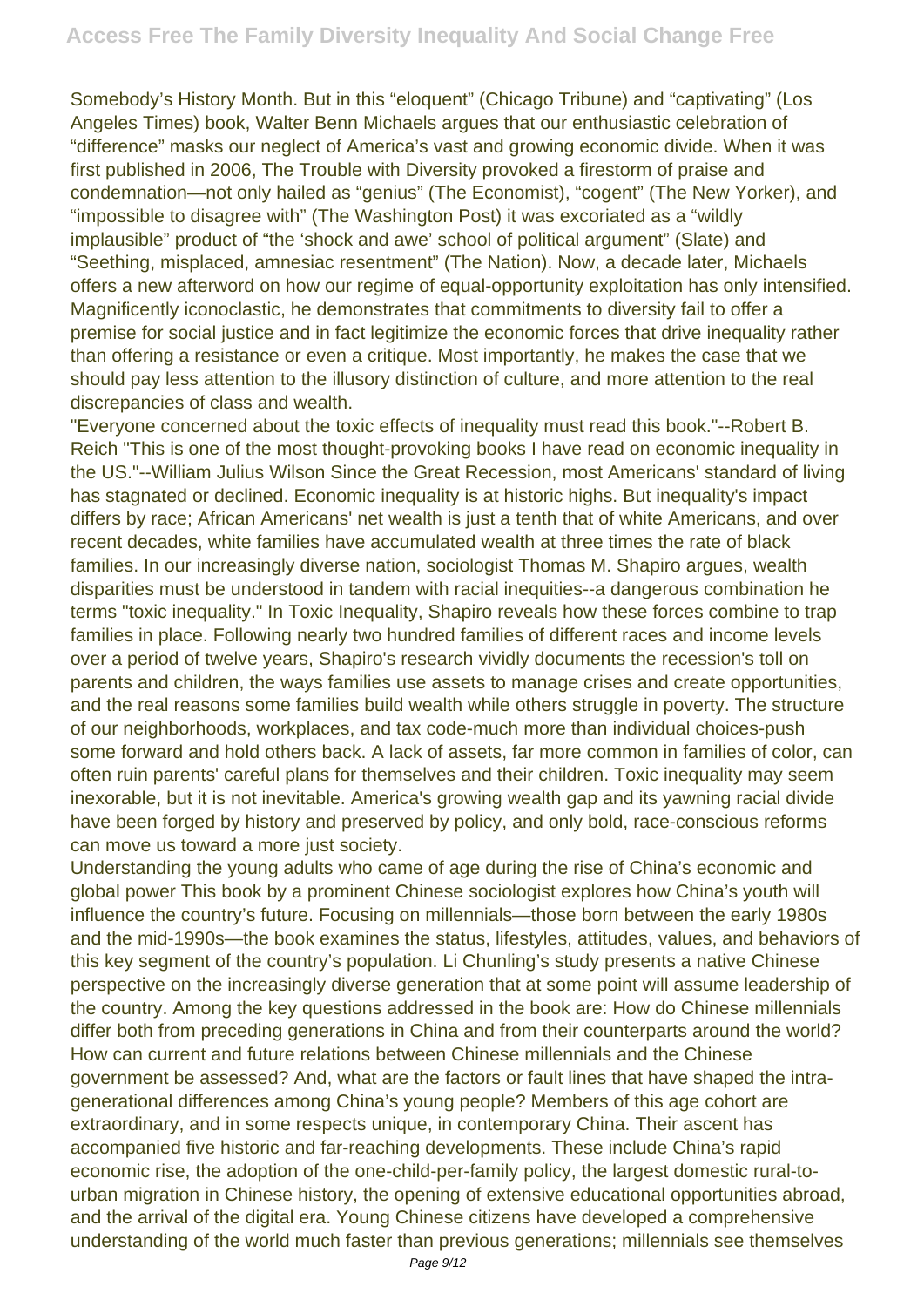not as extensions of the past, but rather as the innovators of the country's future. Through expansive and in-depth empirical research on Chinese millennials and younger age cohorts (people in their late teens and early 20s), Dr. Li's book illustrates how China's younger adults reflect the growing diversity and persistent inequality in society. The book also explores how their distinct characteristics and views will shape the country's trajectory. For the outside world, developing a better understanding of this unique generation is an urgent task, given that China now has more influence on the global economy and regional security than at any other point in modern history.

Historical and contemporary perspectives on families -- Pathways to family formation -- Union dissolution and repartnering -- Adult and child well-being in families -- Family policy issues : domestic and international perspectives

America's rural areas have always held a disproportionate share of the nation's poorest populations. Rural Poverty in the United States examines why. What is it about the geography, demography, and history of rural communities that keeps them poor? In a comprehensive analysis that extends from the Civil War to the present, Rural Poverty in the United States looks at access to human and social capital; food security; healthcare and the environment; homelessness; gender roles and relations; racial inequalities; and immigration trends to isolate the underlying causes of persistent rural poverty. Contributors to this volume incorporate approaches from multiple disciplines, including sociology, economics, demography, race and gender studies, public health, education, criminal justice, social welfare, and other social science fields. They take a hard look at current and past programs to alleviate rural poverty and use their failures to suggest alternatives that could improve the well-being of rural Americans for years to come. These essays work hard to define rural poverty's specific metrics and markers, a critical step for building better policy and practice. Considering gender, race, and immigration, the book appreciates the overlooked structural and institutional dimensions of ongoing rural poverty and its larger social consequences.

An economist critiques nature versus nurture hypotheses from behavioral genetics, developmental psychology, sociology, and economics. Empirical literature in disciplines ranging from behavioral genetics to economics shows that in virtually every aspect of life the outcomes of children are correlated to a greater or lesser extent with the outcomes of their parents and their siblings. In Heredity, Family, and Inequality, the economist Michael Beenstock offers theoretical, statistical, and methodological tools for understanding these correlations. Beenstock presents a comprehensive survey of intergenerational and sibling correlations for a broad range of outcomes--including fertility and longevity, intelligence and education, income and consumption, and deviancy and religiosity. He then offers a critique of the sometimes conflicting explanations for these correlations proposed by social scientists from such disciplines as developmental psychology, sociology, and economics. Beenstock also provides an axiomatic framework for thinking about the complex interplay of heredity, family, and environments, drawing on game theory, control theory, and econometrics. Chapters 1-7 discuss such topics as the important contributions of Francis Galton (1822-1911) to the statistical study of heredity, the family as an engine of inequality and diversity, and natural experiments designed to identify how environments, families, peer groups, and neighborhoods affect human outcomes. Chapters 8-10 present technical material on statistical, theoretical, and methodological tools used by the earlier chapters. Beenstock's goal is not to argue for either nature or nurture but to suggest more rigorous ways to assess the diverse contributions to this lively debate.

Learn the facts and debunk the fictions about contemporary families.

While there is considerable literature on social inequality and education, there is little recent work which explores notions of difference and diversity in relation to "race," class and gender. This edited text aims to bring together researchers in the field of education located across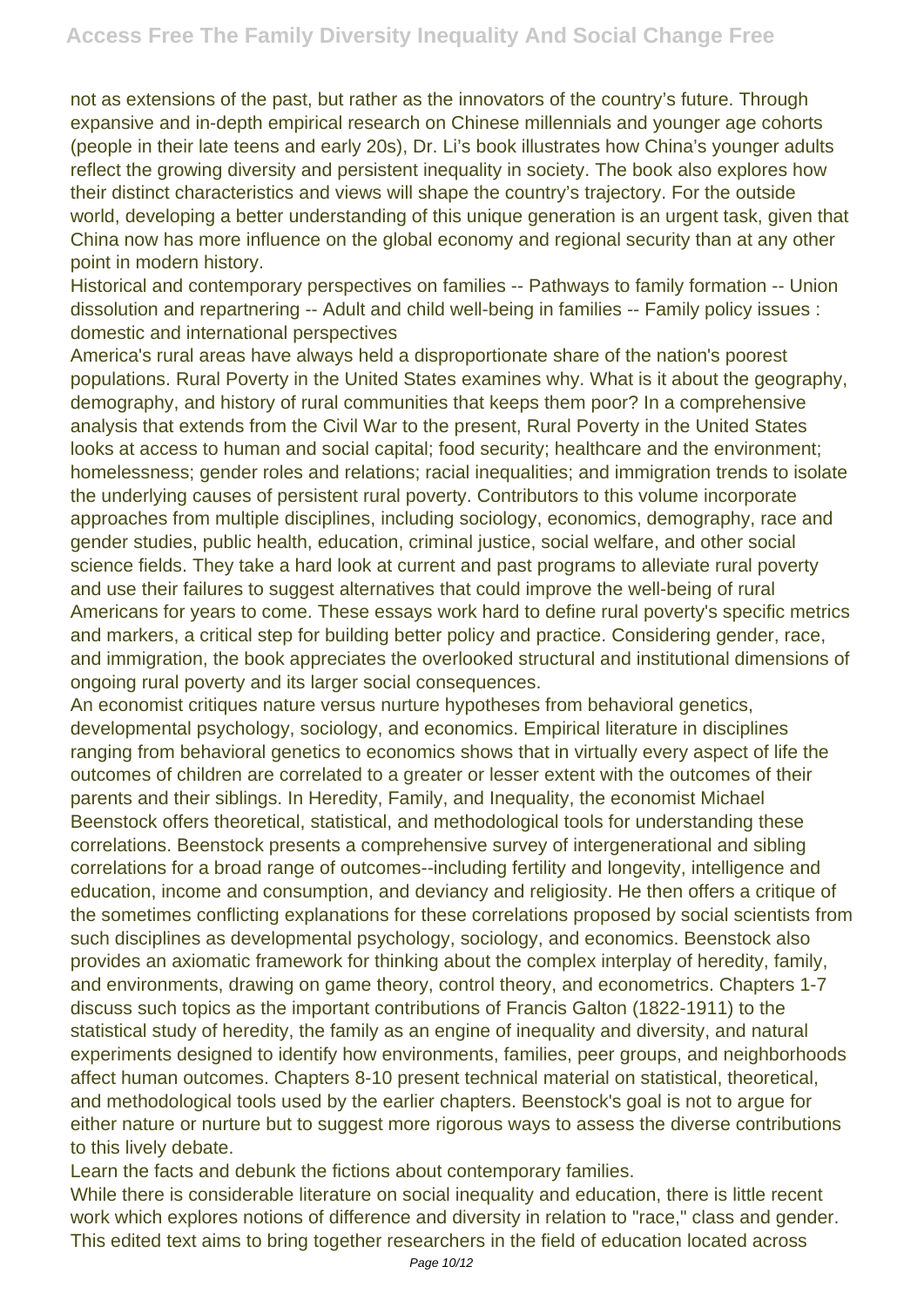many international contexts such as the UK, Australia, USA, New Zealand and Europe. Contributors investigate the ways in which dominant perspectives on "difference," intersectionality and institutional structures underpin and reinforce educational inequality in schools and higher education. They emphasize the importance of international perspectives and innovative methodological approaches to examining these areas, and seek to locate the dimensions of difference within recent theoretical discourses, with an emphasis on "race," class and gender as key categories of analysis.

A New York Times bestseller and "a passionate, urgent" (The New Yorker) examination of the growing inequality gap from the bestselling author of Bowling Alone: why fewer Americans today have the opportunity for upward mobility. Central to the very idea of America is the principle that we are a nation of opportunity. But over the last quarter century we have seen a disturbing "opportunity gap" emerge. We Americans have always believed that those who have talent and try hard will succeed, but this central tenet of the American Dream seems no longer true or at the least, much less true than it was. In Our Kids, Robert Putnam offers a personal and authoritative look at this new American crisis, beginning with the example of his high school class of 1959 in Port Clinton, Ohio. The vast majority of those students went on to lives better than those of their parents. But their children and grandchildren have faced diminishing prospects. Putnam tells the tale of lessening opportunity through poignant life stories of rich, middle class, and poor kids from cities and suburbs across the country, brilliantly blended with the latest social-science research. "A truly masterful volume" (Financial Times), Our Kids provides a disturbing account of the American dream that is "thoughtful and persuasive" (The Economist). Our Kids offers a rare combination of individual testimony and rigorous evidence: "No one can finish this book and feel complacent about equal opportunity" (The New York Times Book Review).

Gender equality is a moral and a business imperative. But unconscious bias holds us back and de-biasing minds has proven to be difficult and expensive. Behavioral design offers a new solution. Iris Bohnet shows that by de-biasing organizations instead of individuals, we can make smart changes that have big impacts—often at low cost and high speed.

In recent years the concept of 'diversity' has gained a leading place in academic thought, business practice and public policy worldwide. Although variously used, 'diversity' tends to refer to patterns of social difference in terms of certain key categories. Today the foremost categories shaping discourses and policies of diversity include race, ethnicity, religion, gender, disability, sexuality and age; further important notions include class, language, locality, lifestyle and legal status. The Routledge Handbook of Diversity Studies will examine a range of such concepts along with historical and contemporary cases concerning social and political dynamics surrounding them. With contributions by experts spanning Sociology, Anthropology, Political Science, History and Geography, the Handbook will be a key resource for students, social scientists and professionals. It will represent a landmark volume within a field that has become, and will continue to be, one of the most significant global topics of concern throughout the twenty-first century.

Close to one billion women will enter the global workforce by 2020, but these women are likely to drop out or get stuck in dead-end jobs. Gender equality is a human rights issue, but engaging women in the workforce is primarily an economic issue-diverse leaders drive bottomline growth and high-level innovation for global corporations. This book isn't only for women, chief inclusion officers or HR practitioners. It offers insight and case studies from global leaders on why it's a priority for everyone in an organization. To attract, retain and promote women, the best companies worldwide have made inclusion part of their entire culture, not just their hiring processes. Diversity in the workplace isn't just the "right" thing to do-it's a financially savvy strategy in today's hyper-competitive digital marketplace.

The authors are proud sponsors of the 2020 SAGE Keith Roberts Teaching Innovations